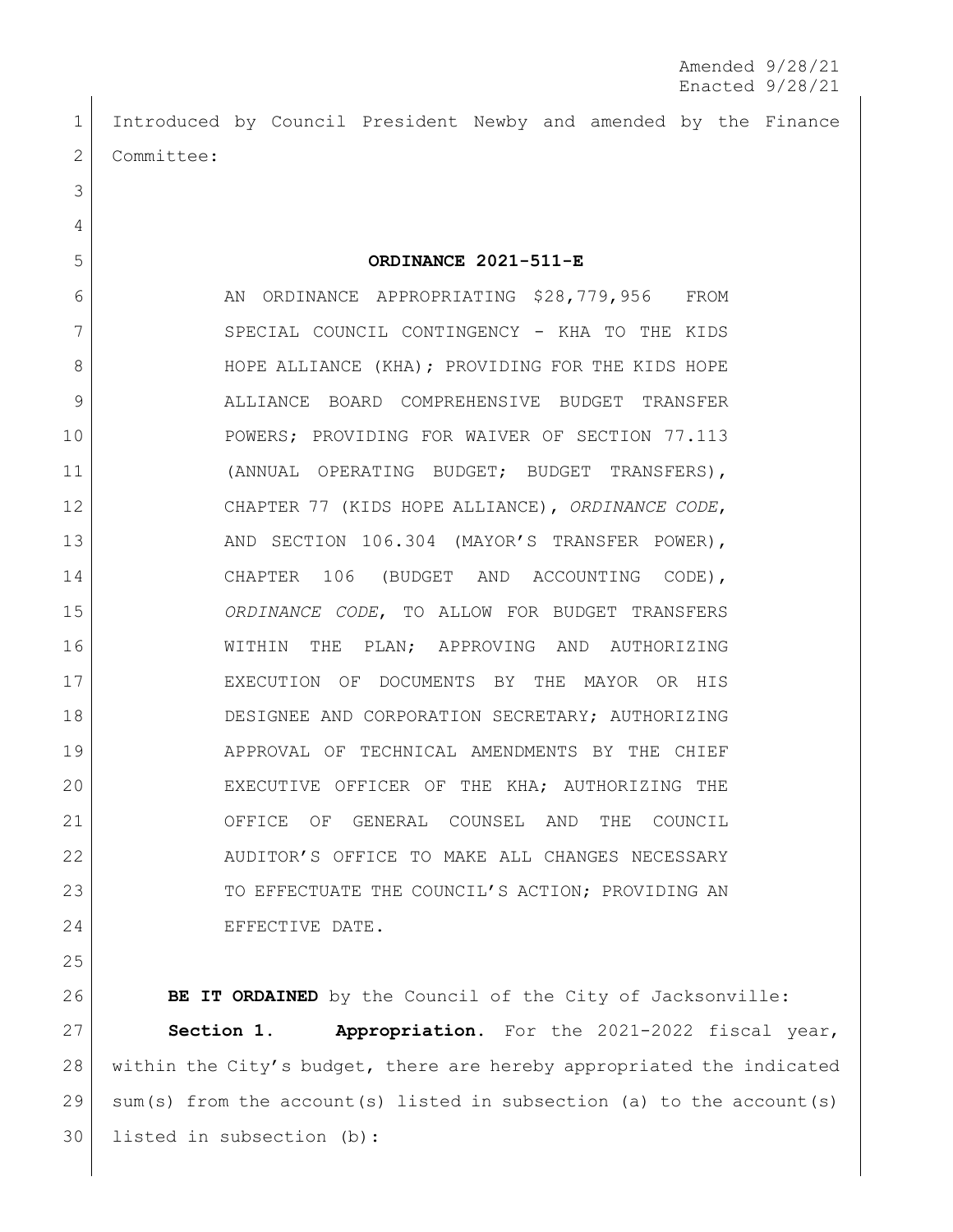(Account information is attached hereto as **Exhibit 1** and incorporated 2 herein by this reference)

|   | (a) | Appropriated from: |              |
|---|-----|--------------------|--------------|
| 4 |     | See Exhibit 1      | \$28,779,956 |
| 5 | (b) | Appropriated to:   |              |

See **Exhibit 1** \$28,779,956

 (c) **Explanation of Appropriation:** the appropriation above 8 is appropriating \$28,779,956 from Special Council Contingency – KHA to the Kids Hope Alliance for 10 subsidies and contributions to private organizations.

 **Section 2. Kids Hope Alliance Board Comprehensive Budget Transfer Powers.** The Kids Hope Alliance Board fiscal year 2021-2022 budget of \$28,779,956 for subsidies and contributions to private 14 organizations comprised of federal, state, City and private funding, is herein appropriated as provided below:

 **(a) Grants Received by Kids Hope Alliance.** The Kids Hope Alliance is authorized and directed to follow the grant approval 18 process as outlined in Section 1.3 (e)(1)  $\&(2)$  in the City Budget Ordinance, 2021-504-E.

 **(b) Kids Hope Alliance Board transfer authority within the Plan.** The Kids Hope Alliance Board is authorized to transfer, through a transfer directive approved by the Mayor's Budget Review Committee, (i) appropriations within each of the Essential Services Plan Categories; and (ii) appropriations between Essential Services Plan Categories, provided that cumulative transfers out of an Essential Service Category do not exceed 25% of the individual Essential Services Category budget from which the funds are being 28 transferred. Any transfer out of an Essential Services Category that 29 results in more than 25% of an individual Essential Services Category budget being transferred out shall require City Council approval. In addition to the transfer authority provided in the preceding sentences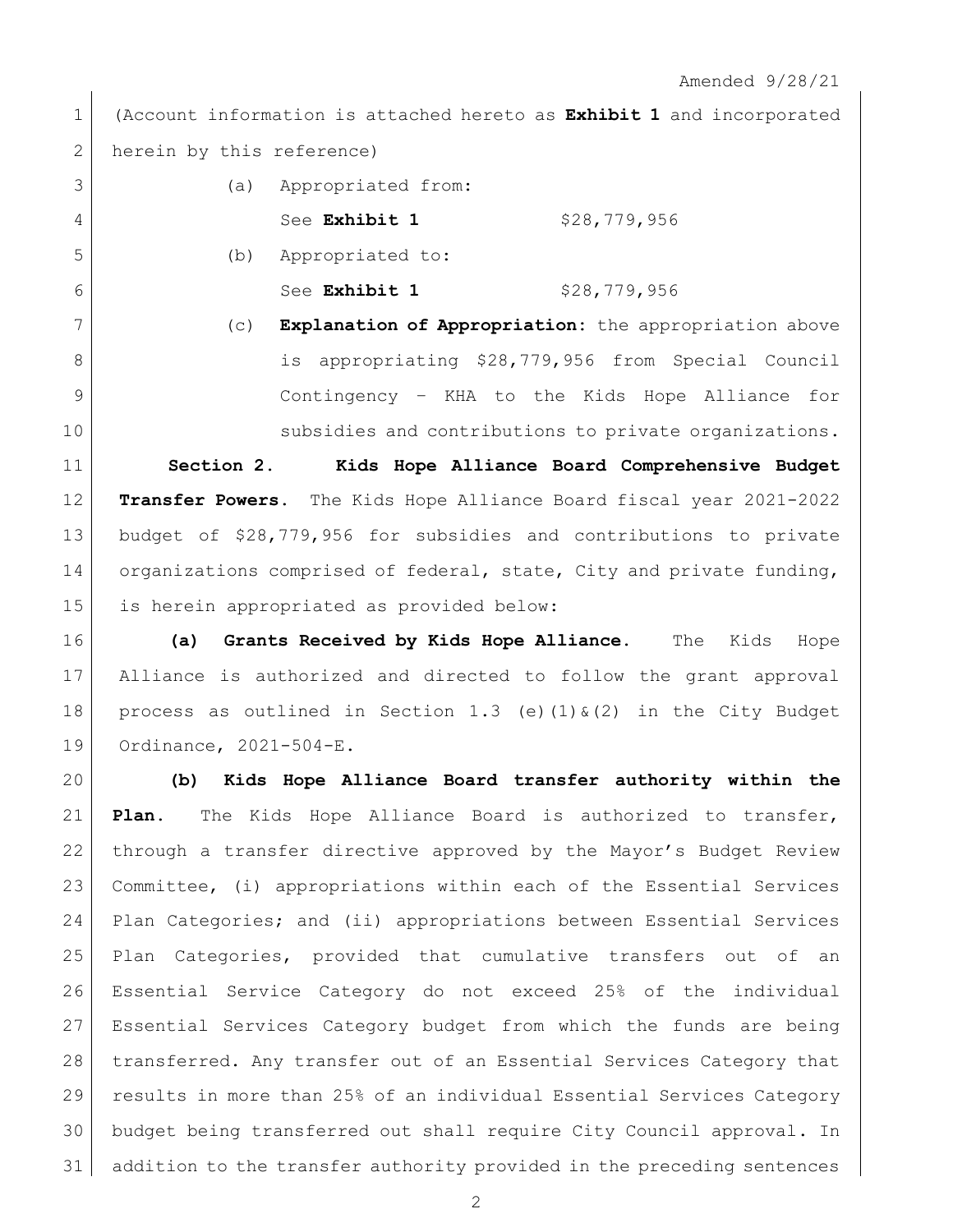Amended 9/28/21

 of this subsection (b), the Kids Hope Alliance Board is authorized 2 to transfer to any Essential Services Category, through a transfer directive approved by the Mayor's Budget Review Committee, excess funds remaining after completion of a contract for children's services. Such transfers of excess funds shall not be included in the calculation of, and shall not be subject to, the 25% limitation provided in this section (b). There shall be provided to the Council 8 Auditor, the Council Finance Committee, and the Mayor's Budget Review Committee at the end of each month a report detailing all transfers 10 | made during that month.

 **(c) Approval and Authorization to execute agreements and invoking the exception to Section 126.107(g), Ordinance Code, for named Grant Recipient**. Subject to the authorization terms in Grant 14 Agreements, the Mayor, or his designee, and the Corporation Secretary and/or the Chief Executive Officer of the Kids Hope Alliance ("CEO") are hereby authorized to contract directly with the entities listed in the grant awards for grants received from the Department of Health & Human Services (SAMHSA) and the Department of Justice- Comprehensive Anti-Gang Program for Youth grant, as shown in **Schedule M** attached hereto as **Revised Exhibit 2**, labeled as "Revised Exhibit 2, Revised 21 Schedule M, September 21, 2021 - Finance" and incorporated herein by this reference, and to extend or renew such contracts to the extent that the underlying grant is extended or renewed. Pursuant to Section 126.107(g) (Exemptions), Part 1 (General Regulations), Chapter 126 (Procurement Code), *Ordinance Code*, such services are exempted from competitive solicitation because the services to be provided are being approved via authorizing legislation pursuant to this ordinance.

 **(d) Waiver of the provisions in Chapter 77 (Kids Hope Alliance), Section 77.111(a)(Provider Contracts).** The City hereby waives the provisions in Chapter 77 (Kids Hope Alliance), Section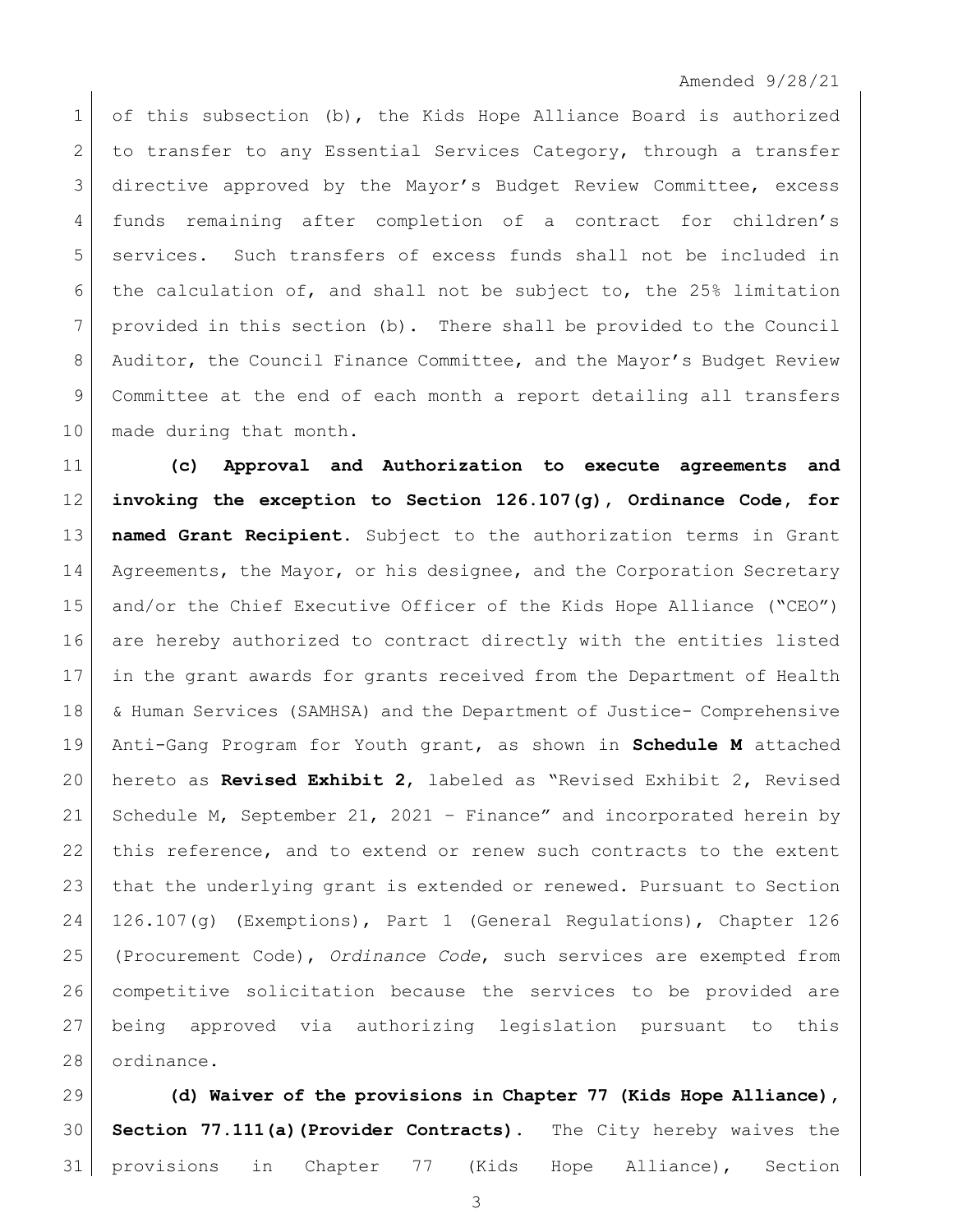## Amended 9/28/21

 77.111(a)(Provider Contracts) with respect to: (i) the contracts approved and authorized herein in Section 2 (c) above; and (ii) any contracts entered into by Kids Hope Alliance that are exempt from competitive solicitation pursuant to Section 126.107, Ordinance Code. Section 77.111(a) requires contracts for children's services to be competitively procured by Kids Hope Alliance via an evaluated bid process. The waiver is needed in order to (i) allow the Kids Hope Alliance to enter into direct contracts with these providers because each provider is uniquely qualified to provide the children's services 10 programming procured under the applicable contract; and (ii) use the competitive solicitation exemptions contained in Section 126.107, 12 Ordinance Code, as needed.

 **Section 3. Waiver of Section 77.113 (Annual operating budget; budget transfers), Chapter 77 (Kids Hope Alliance),** *Ordinance Code***, and Section 106.304 (Mayor's Transfer Power), Chapter 106 (Budget and Accounting Code),** *Ordinance Code***.** Section 77.113 (Annual operating budget; budget transfers), *Ordinance Code*, regarding the Kids Hope Alliance budget transfer authority and Section 106.304 (Mayor's Transfer Power), Chapter 106 (Budget and Accounting Code), *Ordinance Code*, regarding the Mayor's transfer authority are hereby waived. The provisions for Kids Hope Alliance budget transfers are permitted by compliance with Section 2(b) herein of this ordinance.

 **Section 4. OGC and Council Auditor's Office Authorization.**  The Office of General Counsel and the Council Auditor's Office are hereby authorized to make all changes to titles, tables of content, Ordinance Code, journal entries, schedules, attachments, editorial and text changes consistent with the changes set forth herein to Ordinance 2021-504 and Ordinance 2021-511 to effectuate the Council's action.

 **Section 5. Effective Date.** This ordinance shall become effective upon signature by the Mayor or upon becoming effective